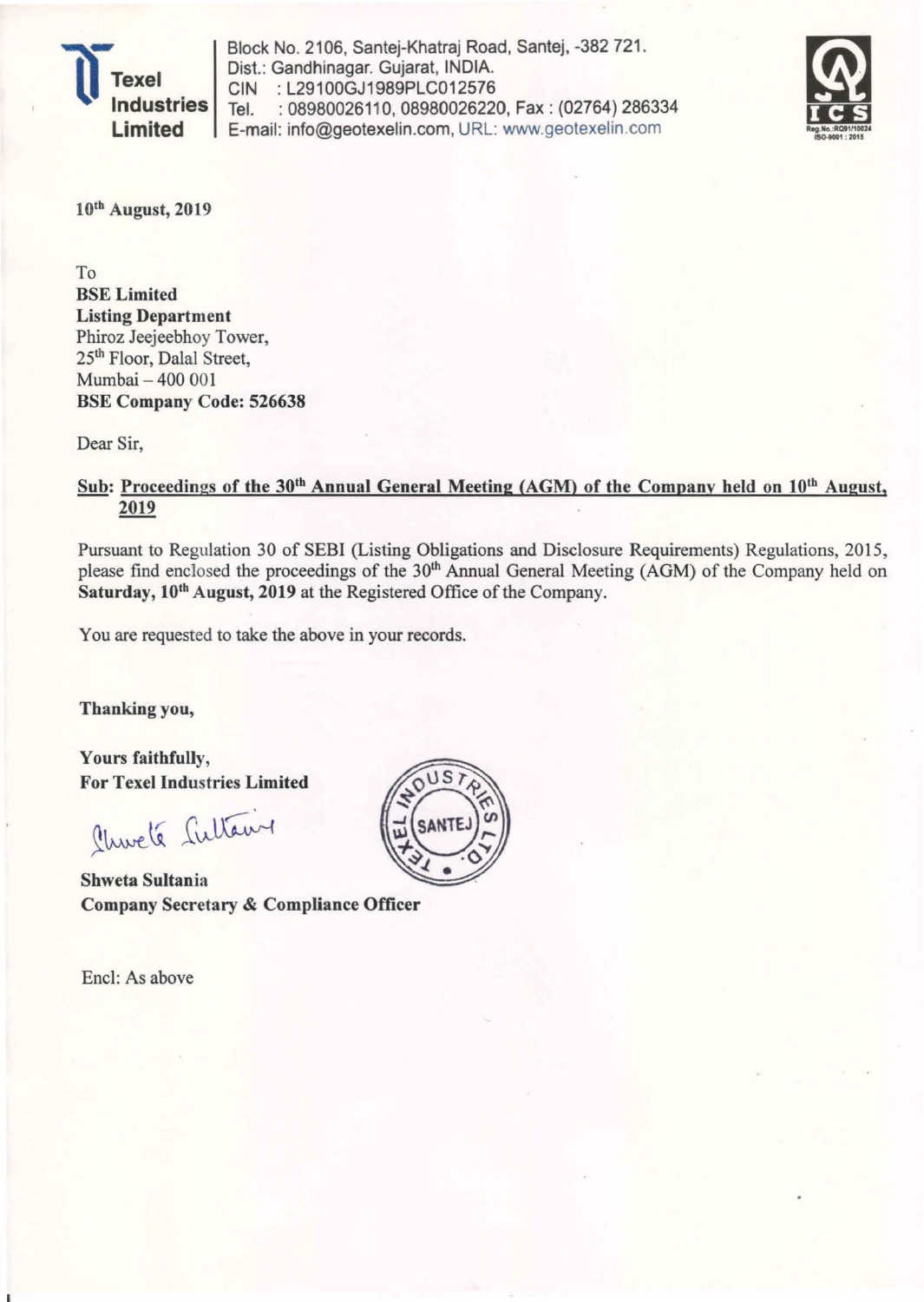

Block No. 2106, Santej-Khatraj Road, Santej, -382 721 . Dist.: Gandhinagar. Gujarat, INDIA. CIN :L29100GJ1989PLC012576 Tel. : 08980026110, 08980026220, Fax: (02764) 286334 E-mail: info@geotexelin.com, URL: www.geotexelin .com



## PROCEEDINGS OF THE 30TH ANNUAL GENERAL MEETING (AGM)

The 30<sup>th</sup> Annual General Meeting (AGM) of the Company was held on 10<sup>th</sup> August, 2019 at 10.00 a.m at the Registered Office of the Company at "Block No. 2106, Santej - Khatraj Road, Nr. Shah Alloys Limited, Village Santej, Tal: Kalol, Dist: Gandhinagar - 382 721, Gujarat".

Mr. Kirit Mehta, Chairman & Independent Director of the Company took the Chair and welcomed the Members present at the meeting. Thereafter, the Chairman ascertained the requisite quorum and called the meeting to be in order. He stated that all the Board members were present at the AGM, except Mr. Naresh R Mehta, Non-Executive Director and Dr. Christy Leon Fernandez, Independent Director of the Company, who could not attend the meeting due to their prior commitments and requested the Company Secretary to take on record the Directors and Auditors present at the AGM.

The Company Secretary introduced the Board Members present at the meeting and stated that the Chairman of the Audit Committee and the Stakeholders Relationship Committee was present at the meeting. Dr. Christy Leon Fernandez, Chairman of Nomination and Remuneration Committee has authorized Ms. Jasmin N Vhora, Member of Nomination and Remuneration Committee to attend the meeting on his behalf.

The representatives of the Statutory Auditors and Secretarial Auditors were also present at the meeting.

The Company Secretary informed the members that requisite registers and other relevant documents were available for inspection by the Members. She then requested the Chairman to address to the shareholders.

The Chairman then commenced his speech and gave an overview of the Company's operations and financial performance for the financial year ended March 31, 2019. He also provided an insight on the major developments occurred during the year and also informed the members about the company's future prospects, expansion plans, business opportunities etc. Thereafter, he requested the Company Secretary to commence the formal proceedings of the 30<sup>th</sup> AGM.

The Company Secretary informed the Members that pursuant to the provisions of Section 108 of the Companies Act, 2013 and the Rules framed thereunder and Regulation 44 of SEBI (LODR) Regulations, 2015, the Company had provided the remote e-voting facility to the Members of the Company to exercise and cast their votes in proportion to their shareholding as on the cut-off date i.e. 3<sup>rd</sup> August, 2019. Remote E-Voting was kept open from Tuesday, 6<sup>th</sup> August, 2019 at 10.00 a.m. to Friday, 9<sup>th</sup> August, 2019 at 5.00 p.m. Members who were present at the AGM and had not cast their votes electronically were provided an opportunity to cast their votes at the end of the meeting through voting by Ballot (Poll papers). The members were thereafter briefed about the procedure for filling the Ballot papers. The members had cast their votes accordingly.

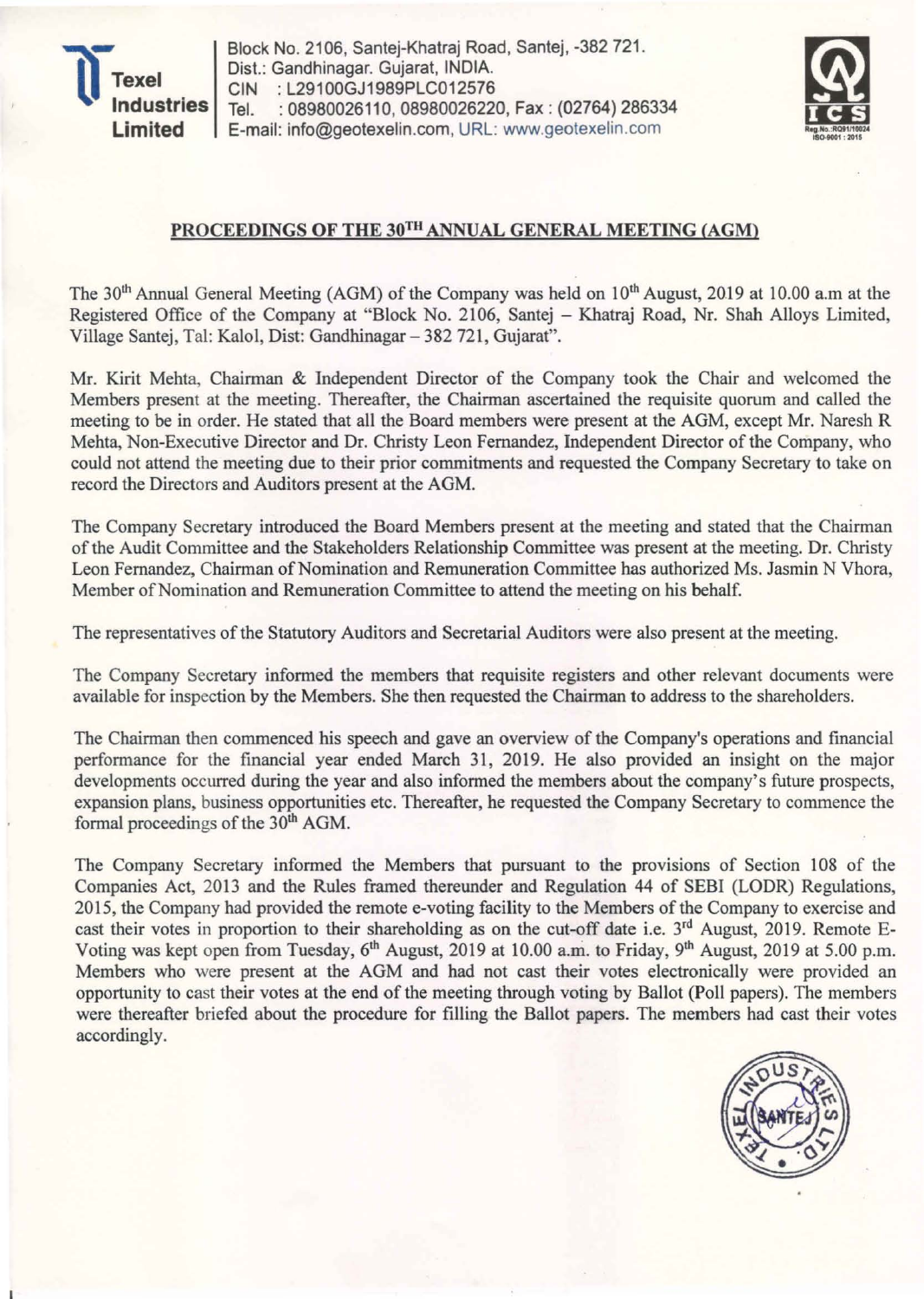

Block No. 2106, Santej-Khatraj Road, Santej, -382 721. Dist.: Gandhinagar. Gujarat, INDIA. CIN : L29100GJ1989PLC012576 Tel. : 08980026110, 08980026220, Fax : (02764) 286334 E-mail: info@geotexelin.com, URL: www.geotexelin.com



The Company has appointed *MIs.* D.A. Rupawala & Associates, Chartered Accountants, Ahmedabad are appointed as scrutinizers for independently scrutinizing the remote e-voting process and Ballot Paper Voting (poll process) at the 30<sup>th</sup> Annual General Meeting in a fair and transparent manner.

With the permission of the Members present at the meeting, the Notice convening the Annual General Meeting, the Directors Report and the Auditors Report as circulated to the shareholders were taken as read.

The Chairman then requested the Company Secretary to take up the Agenda items one by one.

Thereafter, the following items of business as set out in the Notice of 30<sup>th</sup> Annual General Meeting were proposed and seconded by the Members and were duly transacted at the meeting and voted for.

| <b>Item</b><br>No. | <b>Agenda Item</b>                                                                                                                                                                      | <b>Type of</b><br><b>Resolution</b> |
|--------------------|-----------------------------------------------------------------------------------------------------------------------------------------------------------------------------------------|-------------------------------------|
|                    | <b>Ordinary Business</b>                                                                                                                                                                |                                     |
| $\mathbf{1}$       | a. Adoption of Audited Standalone Financial Statements of the<br>Company for the financial year ended 31.03.2019 and the Reports of<br>the Board of Directors and Auditors thereon; and | Ordinary                            |
|                    | b. Adoption of Audited Consolidated Financial Statements of the<br>Company for the financial year ended 31.03.2019 and the Report of<br>the Auditors thereon.                           |                                     |
| $\overline{2}$     | Re-appointment of Mr. Shailesh Ramniklal Mehta (DIN: 01457666), who<br>retires by rotation as a Director of the Company and being eligible, offers<br>himself for re-appointment.       | Ordinary                            |
|                    | <b>Special Business</b>                                                                                                                                                                 |                                     |
| 3                  | Re-appointment of Mr. Shailesh Ramniklal Mehta (DIN: 01457666), as<br>Managing Director of the Company.                                                                                 | Special                             |
| $\overline{4}$     | Re-appointment of Mr. Kirit Narotamdas Mehta (DIN: 00444837), as an<br>Independent Director of the Company.                                                                             | Special                             |
| 5                  | Re-appointment of Dr. Christy Leon Fernandez (DIN: 00090752), as an<br>Independent Director of the Company.                                                                             | Special                             |
| 6                  | Payment of remuneration to Dr. Christy Leon Fernandez (DIN: 00090752),<br>Independent Director of the Company.                                                                          | Special                             |
| $\overline{7}$     | Re-appointment of Mrs. Jasmin Nahidakhtar Vhora (DIN: 07173838), as an<br>Independent Director of the Company.                                                                          | Special                             |
| $\boldsymbol{8}$   | Increase in borrowing powers of the Company under Section $180(1)(c)$ of the<br>Companies Act, 2013.                                                                                    | Special                             |